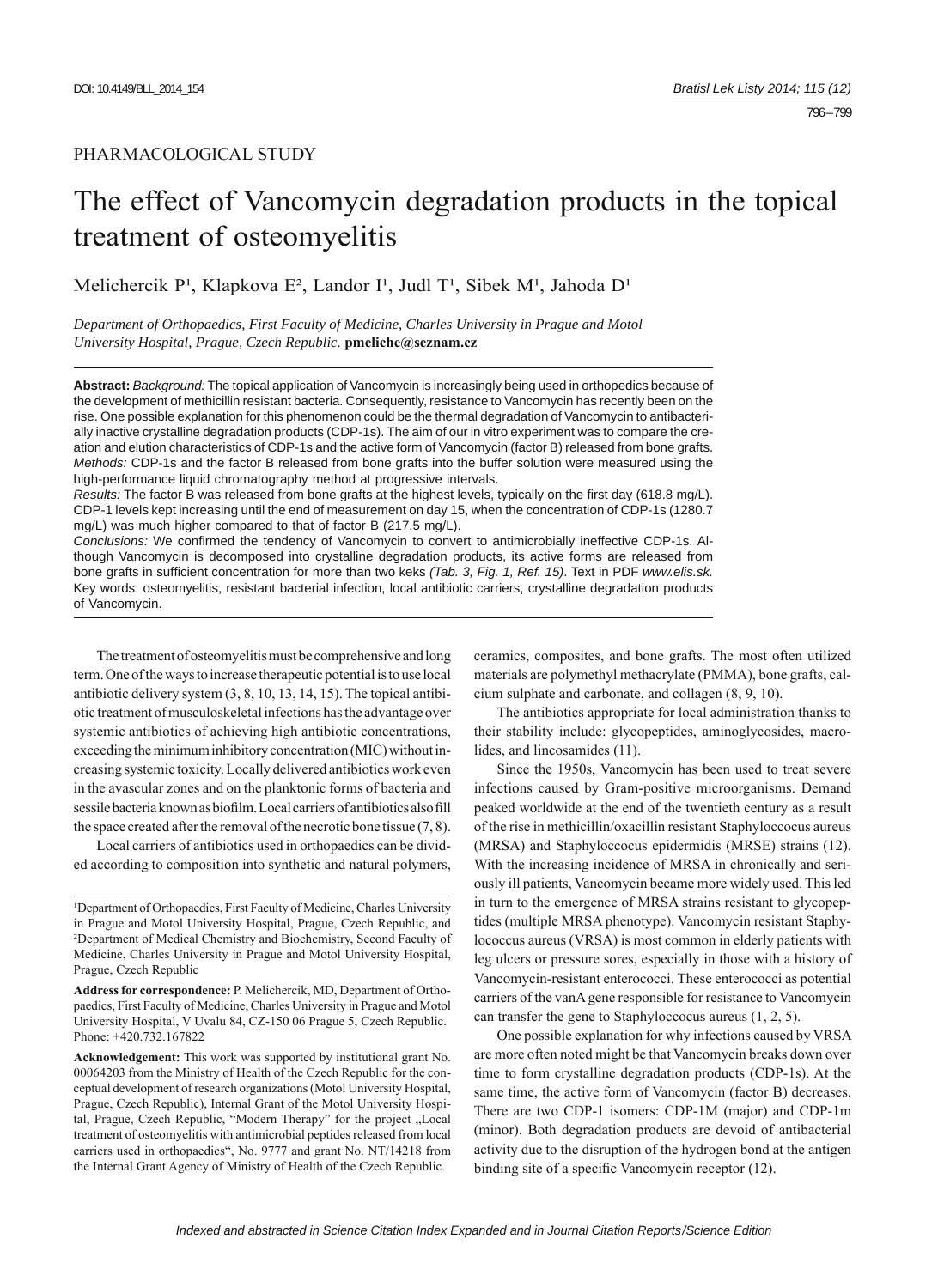The aim of this in vitro experiment was to monitor the concentrations of active forms of Vancomycin and its degradation products released from the bone grafts used as local antibiotic carriers in the treatment of osteomyelitis.

#### **Material and methods**

For the in vitro experiment, morselized cancellous bone grafts were chosen as local antibiotic carriers due to their appropriate properties and availability (1, 3, 5, 8, 9, 10). For antibiotic impregnation of bone grafts, Vancomycin powder (Vancomycin Mylan ®) was used. Sample preparation was done under sterile conditions.

Bone grafts were harvested from femur heads from hip replacement patients who had provided written consent. Bone grafts free of fibrous tissue, cartilage and cortical layers were prepared during surgery in the operating room. Cancellous bone was minced with a standard bone grinder (ProSpon, grater hole diameter of 4.5 mm).

Morselized bone grafts weighing 70 g were impregnated with Vancomycin powder at a rate of 2.5 g per 100 g bone graft over 35 minutes. The ratio of bone graft and antibiotics was derived from the amount of Vancomycin in commercially available bone cement.

 Sixty-six 1g samples were obtained from Vancomycin impregnated bone grafts. Each sample was put on a sterile gauze pad and was firmly caulked, put into a separate 50 ml tube with 20 ml of phosphate buffer (pH 7.4), and placed in a thermostat at 37 °C.

After gentle manual mixing, the six tubes containing the samples were sampled under sterile conditions at progressive intervals for 15 days; the concentrations of the released active form of Vancomycin and its degradation products were measured in the buffer. These tubes were not used for further measurements.

Vancomycin and its crystalline degradation products were determined by HPLC on an Agilent 1200 series system equipped with a diode array detector (DAD) (Agilent Technologies, USA). Cefazolin was used as an internal standard. A 200 μl sample was collected and added to 200 μl of water and 200 μl of the internal standard. Samples were purified by solid phase extraction (SPE) on Waters Sep-Pak ® Vac C18 cartridges 3cc/500 mg 55–10. Extraction columns were conditioned by washing with methanol and water. The samples were aspirated into the columns and then washed with water. The samples were eluted with 800 μl of 0.05M KH<sub>2</sub>PO<sub>4</sub>: acetonitrile (3:7) and then with 800  $\mu$ l of acetonitrile: water (1:1). The eluate was dried under an air stream at 50 °C for 10 minutes. The prepared sample was injected onto the column. The analysis was carried out at 210 nm and a mobile phase flow rate of 1.5 ml/min. A mobile phase gradient was used. The mobile phase consisted of two components: A: 0.05 M phosphate buffer (pH 6): acetonitrile: methanol (91:5:4) and B: 0.05 M phosphate buffer: acetonitrile: methanol (84:8:8). The gradient conditions were as follows: 100 % A for 2 min, increase to 100 % B over 9 min, left for 14 minutes, increase to 100% A over 5 minutes, and left for 5 minutes. The analysis was carried out on a Zorbax SB-AQ column, 4.6 x 250 mm, 5 micron (Agilent Technologies). The analysis time was 30 minutes. Vancomycin , cefazolin, methanol, and acetonitrile were supplied by Sigma-Aldrich. Crystalline degradation products of Vancomycin were from RatioChem Ltd (Czech Republic).



**Fig. 1. Concentrations of vancomycin and its crystalline degradation products.**

#### **Results**

In the first measurement, three hours after the application of the samples, the average concentrations were 381.63 mg/L for released factor B, 3.2 mg/L for CDP-1m, and 5.7 mg/L for CDP-1M.

The highest average concentration of factor B (618.8 mg/L) was achieved on the first day while the levels of both CDP-1 subtypes were less than 95 mg/L.

On the fourth day, the average concentration of CDP-1 (384 mg/L) was similar to that of factor B (510.5 mg/L).

On the following days, the concentration of factor B started to fall and the CDP-1 levels increased until the end of the measurement period on day 15. CDP-1M achieved the highest concentration (959.8 mg/L). The average concentration of CDP-1m was 320.9 mg/L and that of factor B was 217.5 mg/L.

The average concentrations of factor B, CDP-1M, and CDP-1m released from bone grafts into the surrounding buffer solution are shown in Figure 1. The average concentrations of factor B, CDP-1M, and CDP-1m in mg/L (Mean), strength of  $T$ -test (T), and significance (p value) at different time intervals are given in Tables 1, 2, and 3.

**Tab. 1. Factor B (active form of vancomycin) levels.**

|     | Time (h) No of samples | Mean level | Range           | p value |
|-----|------------------------|------------|-----------------|---------|
| 3   | 6                      | 381.63     | 336.5-440.8     |         |
|     |                        |            |                 | 0.0575  |
| 6   | 6                      | 435.53     | 372.9-506.16    |         |
|     |                        |            |                 | 0.0285  |
| 12  | 6                      | 538.25     | 429-641         |         |
| 24  | 6                      | 618.88     | 580.9-656.5     | 0.0746  |
|     |                        |            |                 | 0.0044  |
| 48  | 6                      | 558.42     | $526.1 - 602$   |         |
|     |                        |            |                 | 0.0100  |
| 96  | 6                      | 510.5      | $450.2 - 569.3$ |         |
|     |                        |            |                 | 0.5522  |
| 144 | 6                      | 493.3      | 464.9-572.1     |         |
|     |                        |            |                 | 0.0152  |
| 192 | 6                      | 389.18     | 352.3-518.1     |         |
|     |                        |            |                 | 0.1320  |
| 240 | 6                      | 337.9      | $303.1 - 420.3$ |         |
| 288 | 6                      | 295.8      | 259.8-375.1     | 0.1322  |
|     |                        |            |                 | 0,0073  |
| 336 | 6                      | 217.5      | 208.5-230.7     |         |
|     |                        |            |                 |         |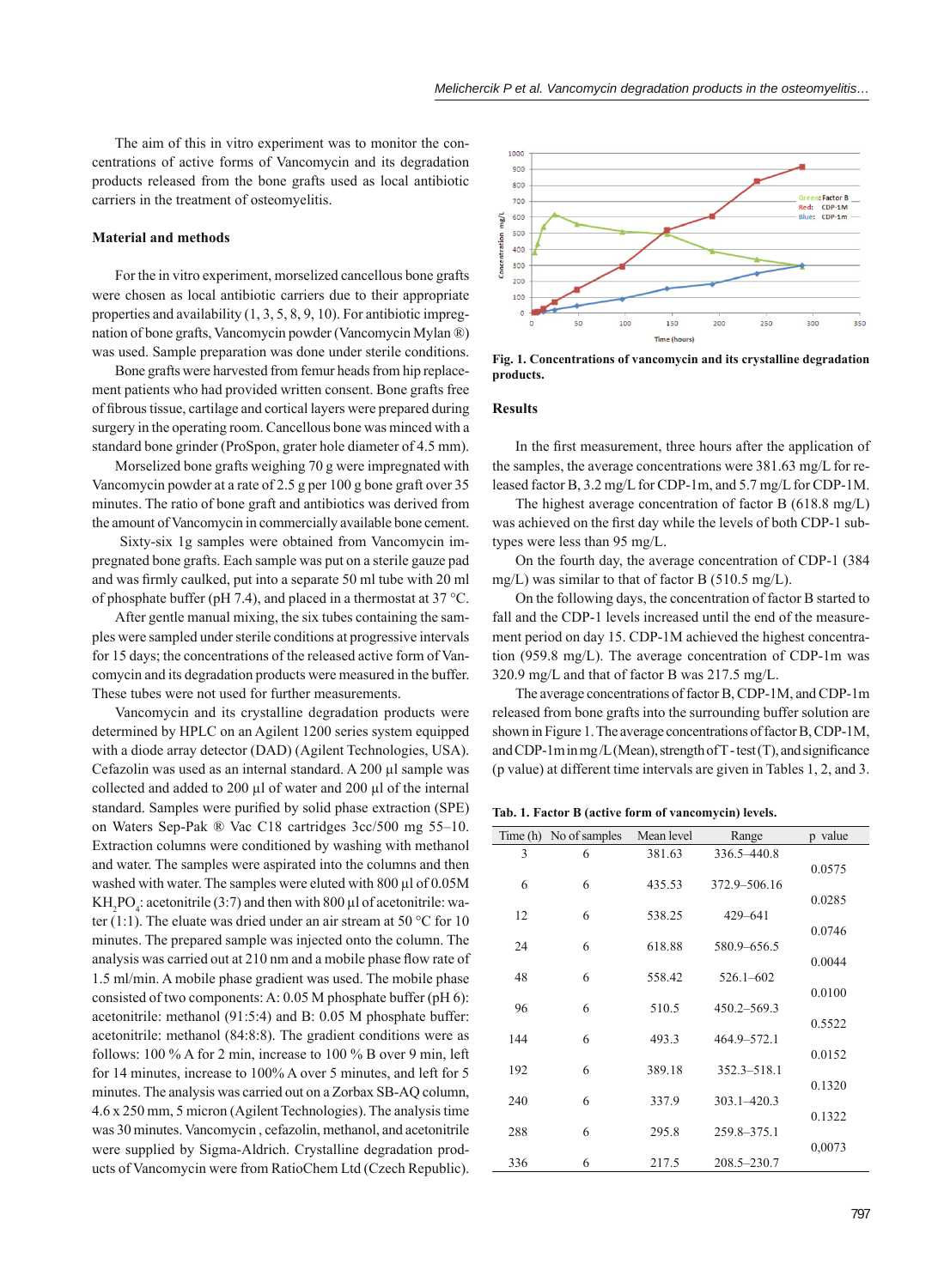796 – 799

**Tab. 2. CDP-1M (Crystalline Degradation Product – Major) levels.**

|     | Time (h) No of samples | Mean level | Range         | p value |
|-----|------------------------|------------|---------------|---------|
| 3   | 6                      | 5.7        | $2 - 7.5$     |         |
|     |                        |            |               | 0.0005  |
| 6   | 6                      | 12.4       | $8.8 - 15.3$  |         |
|     |                        |            |               | 0.0001  |
| 12  | 6                      | 29.3       | $22.5 - 36.9$ |         |
| 24  | 6                      | 72.2       | $61.7 - 81.4$ | 0.0001  |
|     |                        |            |               | 0.0001  |
| 48  | 6                      | 150.2      | 137.4-171.6   |         |
|     |                        |            |               | 0.0001  |
| 96  | 6                      | 294.5      | 259.2-339.4   |         |
|     |                        |            |               | 0.0022  |
| 144 | 6                      | 519.5      | 490.1-597.6   |         |
|     |                        |            |               | 0.0411  |
| 192 | 6                      | 607.2      | 552.4-786.6   |         |
|     |                        |            |               | 0.0043  |
| 240 | 6                      | 825.8      | 739.8-900.1   |         |
|     |                        |            |               | 0.0226  |
| 288 | 6                      | 917.8      | 815.4-998.7   | 0.2223  |
| 336 | 6                      | 959.8      | 914-1053.1    |         |
|     |                        |            |               |         |

**Tab. 3. CDP-1m (Crystalline Degradation Product – Minor) levels.**

|     | Time (h) No of samples | Mean level | Range           | p value |
|-----|------------------------|------------|-----------------|---------|
| 3   | 6                      | 3.2        | $1.8 - 3.9$     |         |
|     |                        |            |                 | 0.0027  |
| 6   | 6                      | 5.0        | $4.0 - 6.1$     |         |
| 12  | 6                      | 9.9        | $7.9 - 11.9$    | 0.0001  |
|     |                        |            |                 | 0.0001  |
| 24  | 6                      | 22.4       | $19.9 - 25.8$   |         |
|     |                        |            |                 | 0.0001  |
| 48  | 6                      | 46.6       | $43.1 - 52.6$   |         |
|     |                        |            |                 | 0.0001  |
| 96  | 6                      | 89.5       | $77.5 - 102.8$  |         |
| 144 | 6                      | 155.3      | $146.2 - 177.8$ | 0.0022  |
|     |                        |            |                 | 0.0411  |
| 192 | 6                      | 182.5      | 167.3-234.9     |         |
|     |                        |            |                 | 0.0043  |
| 240 | 6                      | 250.5      | $222.1 - 293.1$ |         |
|     |                        |            |                 | 0.0106  |
| 288 | 6                      | 299.8      | $270.2 - 352.1$ |         |
|     |                        |            |                 | 0.2729  |
| 336 | 6                      | 320.9      | 285.9-370.1     |         |

#### **Discussion**

Vancomycin , a member of the group of glycopeptide antibiotics, is among the products that are currently used in the treatment of serious infections caused by methicillin-resistant Staphylococcus aureus (MRSA) and methicillin-resistant coagulase-negative Staphylococcus (MRCoNS). Vancomycin is a bactericidal antibiotic produced by a bacterium Amycolatopsis orientalis. Possible disadvantages occuring during systemic exposure may be relatively frequent side effects and the risk of nephrotoxicity, especially in situations where used in high doses to achieve a reliable inhibitory concentration at the infection site (6). Therefore, topical Vancomycin is an optimal option whenever possible. It is, inter alia, an epidemiologically safer alternative to the systemic Vancomycin

Other disadvantages of Vancomycin are its selective activity against Gram-positive bacteria and its lack of effect on sessile biofilm bacteria. Therefore, it is preferable to use topical Vancomycin delivered from a carrier system in combination with other antibiotics, e.g. gentamycin or tobramycin (7, 9).

One possible explanation for the increase in VRSA could be the thermal degradation of Vancomycin (12). This finding appeared when the monitoring of Vancomycin levels in the serum was started, particularly in patients with reduced renal function, because of nephrotoxicity and ototoxicity observed after systemic administration of Vancomycin . It was found that the temperature of the human body leads to thermal degradation of Vancomycin with the formation of crystalline degradation products (CDP-1s) and a decrease in active forms of Vancomycin (factor B) (12). Increased production of CDP-1s was observed in patients with impaired renal function due to the prolonged half-life of antibiotics. Accumulation of CDP-1 can cause toxic damage to the tissues or may result in treatment failure due to underdosing with Vancomycin . Results from in vitro experiments and in vivo studies have confirmed that the degradation of Vancomycin to CDP-1s is dependent on temperature and heat duration. During in vitro at a temperature of 20–25 °C, up to 50 % of Vancomycin is converted to CDP-1s within 16 hours, and 90 % of Vancomycin is converted to CDP-1s within 40 hours. Also an acidic pH (4.1 to 4.2) contributes to the formation of CDP-1s. The elimination half-life of Vancomycin is 5–11 hours in healthy adult humans and 5 days or more in patients with impaired renal function. The pharmacokinetics of CDP-1s have not yet been evaluated. Their half-life and elimination pathways are still unknown (12).

In our in vitro experiment, Vancomycin was converted to degradation products at a much slower rate than reported by Somerville. The concentrations of factor B released into the surrounding buffer were almost comparable with those of degradation products released until the 4th day. Then there was a gradual decline in factor B and a steeper increase in CDP-1s. The slower degradation process of Vancomycin could well be caused by the high local concentrations of the antibiotic. In our experiment, there were not many factors that could have accelerated Vancomycin degradation as there are in a living organism. The exact cause of this effect is unknown. From the 4th day after placing the carriers into the tubes, gradually a disproportionate increase in CDP-1s was seen in the surrounding buffer. This might be due to the conversion of the released factor B into CDP-1s and the release of CDP-1s already formed in the bone grafts. Therefore, at the end of the experiment factor B was evident in a much lower concentration.

However, despite the considerable tendency of Vancomycin towards crystalline thermal degradation, the levels of the released active form of Vancomycin were above the MIC for VRSA for more than 2 weeks. These results suggest that the local application of high-dose Vancomycin via the use of drug delivery carriers is a safe therapeutic method in osteomyelitis treatment that prevents the development of bacterial resistance. The questions that arise